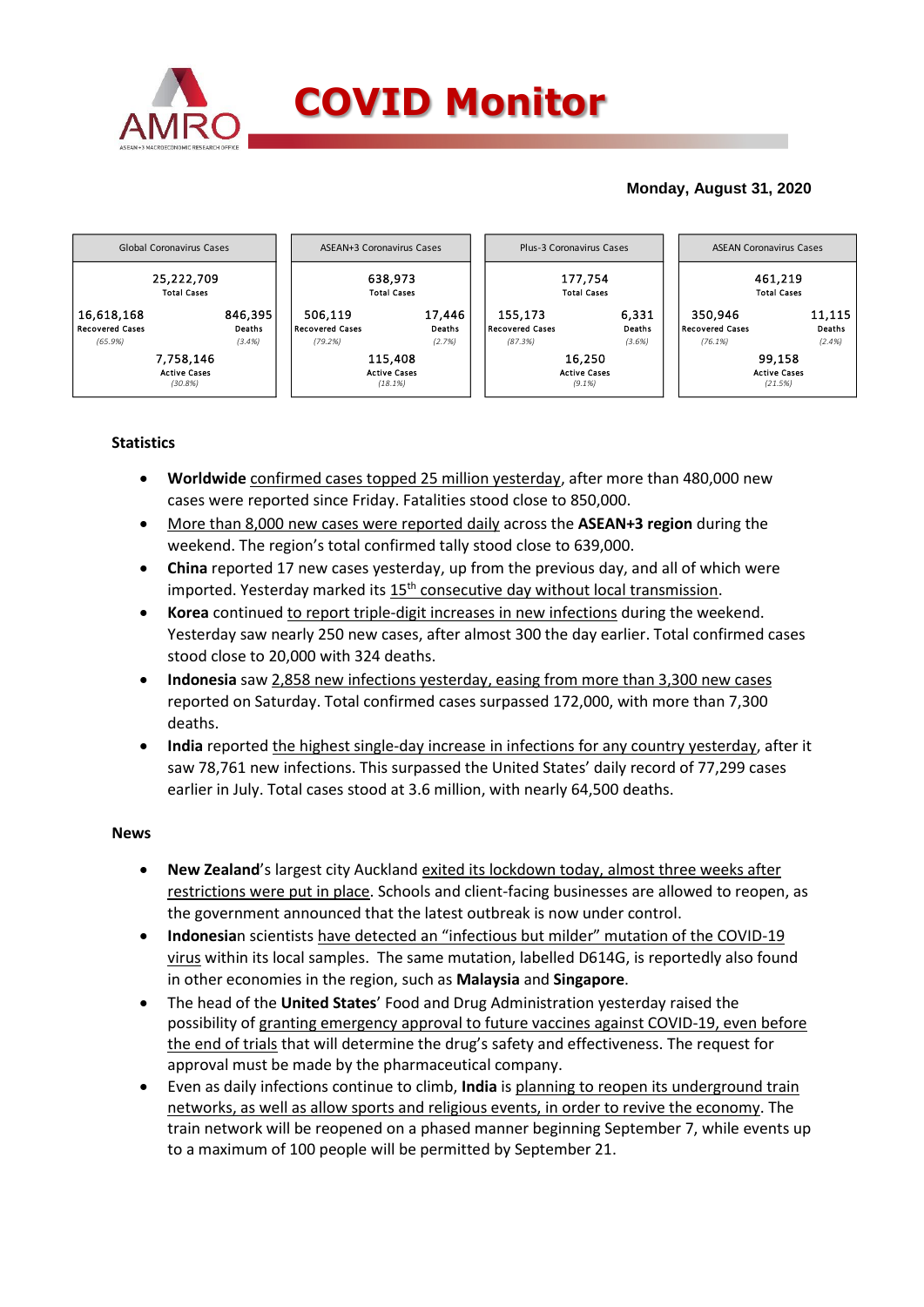

Overview of Confirmed COVID-19 Cases

| Economy              | <b>Total</b><br>Cases | Cases per 1M<br>Population | <b>New</b><br>Cases | <b>New Cases</b><br>per 1M Pop. | <b>New Cases</b><br>$(7-day avg)^1$ | ∆New<br>Cases | △% New<br>Cases          | <b>Total</b><br><b>Deaths</b> | <b>New</b><br><b>Deaths</b> | <b>Fatality</b><br><b>Rate (%)</b> | <b>Total</b><br>Recovered | Recovery<br>Rate $(%)2$  | <b>Active</b><br>Cases |
|----------------------|-----------------------|----------------------------|---------------------|---------------------------------|-------------------------------------|---------------|--------------------------|-------------------------------|-----------------------------|------------------------------------|---------------------------|--------------------------|------------------------|
| Global               | 25,222,709            |                            | 226,253             |                                 |                                     | $-35,755$     | 0.9                      | 846,395                       | 3,896                       | 3.4                                | 16,618,168                | 65.9                     | 7,758,146              |
| ASEAN+3              | 638,973               |                            | 8,105               |                                 |                                     | $-140$        | 1.3                      | 17,446                        | 200                         | 2.7                                | 506,119                   | 79.2                     | 115,408                |
| Plus-3               | 177,754               |                            | 885                 |                                 |                                     | $-295$        | 0.5                      | 6,331                         | 16                          | 3.6                                | 155,173                   | 87.3                     | 16,250                 |
| <b>ASEAN</b>         | 461,219               |                            | 7,220               |                                 |                                     | 155           | 1.6                      | 11,115                        | 184                         | 2.4                                | 350,946                   | 76.1                     | 99,158                 |
|                      |                       |                            |                     |                                 |                                     |               |                          |                               |                             |                                    |                           |                          |                        |
| China                | 85,048                | 61                         | 17                  | 0.0                             |                                     | 8             | 0.0                      | 4,634                         | $\mathbf 0$                 | 5.4                                | 80,180                    | 94.3                     | 234                    |
| Hong Kong, China     | 4,801                 | 629                        | 15                  | 2.0                             |                                     | $-3$          | 0.3                      | 88                            | $\mathbf{1}$                | 1.8                                | 4,320                     | 90.0                     | 393                    |
| Japan                | 67,958                | 540                        | 605                 | 4.8                             |                                     | $-249$        | 0.9                      | 1,285                         | 14                          | 1.9                                | 55,700                    | 82.0                     | 10,973                 |
| Korea                | 19,947                | 383                        | 248                 | 4.8                             |                                     | $-51$         | 1.3                      | 324                           | $\mathbf{1}$                | 1.6                                | 14,973                    | 75.1                     | 4,650                  |
| Indonesia            | 172,053               | 638                        | 2,858               | 10.6                            |                                     | $-450$        | 1.7                      | 7,343                         | 82                          | 4.3                                | 124,185                   | 72.2                     | 40,525                 |
| Malaysia             | 9,334                 | 281                        | 17                  | 0.5                             |                                     | 6             | 0.2                      | 126                           | $\mathbf{1}$                | 1.3                                | 9,048                     | 96.9                     | 160                    |
| Philippines          | 217,396               | 1,976                      | 4,265               | 38.8                            |                                     | 678           | 2.0                      | 3,520                         | 101                         | 1.6                                | 157,403                   | 72.4                     | 56,473                 |
| Singapore            | 56,771                | 9,956                      | 54                  | 9.5                             |                                     | 3             | 0.1                      | 27                            | $\mathbf 0$                 | 0.0                                | 55,586                    | 97.9                     | 1,158                  |
| Thailand             | 3,411                 | 50                         | $\mathbf 0$         | 0.0                             |                                     | $\mathbf 0$   | 0.0                      | 58                            | 0                           | 1.7                                | 3,252                     | 95.3                     | 101                    |
|                      |                       |                            |                     |                                 |                                     |               |                          |                               |                             |                                    |                           |                          |                        |
| Brunei Darussalam    | 144                   | 319                        | 0                   | 0.0                             |                                     | $\mathbf 0$   | 0.0                      | 3                             | 0                           | 2.1                                | 139                       | 96.5                     | $\overline{2}$         |
| Cambodia             | 273                   | 16                         | $\mathbf 0$         | 0.0                             |                                     | 0             | 0.0                      | $\mathbf 0$                   | 0                           | 0.0                                | 265                       | 97.1                     | 8                      |
| Lao PDR              | 22                    | $\overline{3}$             | $\mathbf 0$         | 0.0                             |                                     | $\mathbf 0$   | 0.0                      | $\Omega$                      | 0                           | 0.0                                | 21                        | 95.5                     | $\mathbf 1$            |
| Myanmar              | 775                   | 15                         | 26                  | 0.5                             |                                     | $-80$         | 3.5                      | 6                             | $\mathbf 0$                 | 0.8                                | 352                       | 45.4                     | 417                    |
| Vietnam              | 1,040                 | 11                         | $\Omega$            | 0.0                             |                                     | $-2$          | 0.0                      | 32                            | 0                           | 3.1                                | 695                       | 66.8                     | 313                    |
|                      |                       |                            |                     |                                 |                                     | $-204$        | 0.5                      |                               | $\mathbf 0$                 |                                    |                           |                          | 56,743                 |
| Belgium<br>France    | 85,042<br>299,320     | 7,384<br>4,605             | 443<br>10,665       | 38.5<br>164.1                   |                                     | 10,665        | 3.7                      | 9,996<br>30,470               | 10                          | 11.8<br>10.2                       | 18,415                    | 21.7<br>24.2             | 196,442                |
|                      | 243,305               | 2,932                      | 470                 | 5.7                             |                                     | $-239$        | 0.2                      | 9,300                         | $\mathbf{1}$                | 3.8                                | 72,408<br>215,283         | 88.5                     | 18,722                 |
| Germany              |                       |                            |                     | 22.7                            |                                     | $-79$         | 0.5                      |                               | 4                           | 13.2                               | 208,536                   | 77.7                     |                        |
| Italy<br>Netherlands | 268,218<br>72,679     | 4,453<br>4,206             | 1,365<br>551        | 31.9                            |                                     | $-20$         | 0.8                      | 35,477<br>6,252               | 0                           | 8.6                                |                           | $\overline{\phantom{a}}$ | 24,205                 |
|                      | 439,286               | 9,373                      |                     | ÷.                              |                                     | ٠.            | $\overline{\phantom{a}}$ | 29,011                        | 0                           | 6.6                                | 150,376                   | 34.2                     | 53,521                 |
| Spain<br>Switzerland | 42,014                | 4,859                      | 292                 | 33.8                            |                                     | $-84$         | 0.7                      | 2,005                         | 0                           | 4.8                                | 35,800                    | 85.2                     | 4,209                  |
| United Kingdom       | 336,668               | 5,006                      | 1,752               | 26.1                            |                                     | 642           | 0.5                      | 46,791                        | $\mathbf{1}$                | 13.9                               |                           | $\epsilon$               |                        |
|                      |                       |                            |                     |                                 |                                     |               |                          |                               |                             |                                    |                           |                          |                        |
| Brazil               | 3,862,311             | 18,272                     | 16,158              | 76.4                            |                                     | $-25,192$     | 0.4                      | 120,828                       | 566                         | 3.1                                | 3,237,615                 | 83.8                     | 503,868                |
| Canada               | 129,888               | 3,435                      | 249                 | 6.6                             |                                     | $-48$         | 0.2                      | 9,164                         | 3                           | 7.1                                | 115,460                   | 88.9                     | 5,264                  |
| Chile                | 409,974               | 21,070                     | 1,965               | 101.0                           |                                     | $-72$         | 0.5                      | 11,244                        | 63                          | 2.7                                | 382,584                   | 93.3                     | 16,146                 |
| Mexico               | 595,841               | 4,688                      | 4,129               | 32.5                            |                                     | $-1,845$      | 0.7                      | 64,158                        | 339                         | 10.8                               | 489,724                   | 82.2                     | 41,959                 |
| Peru                 | 639,435               | 19,481                     | 9,474               | 288.6                           |                                     | 1,510         | 1.5                      | 28,607                        | 136                         | 4.5                                | 446,675                   | 69.9                     | 164,153                |
| <b>United States</b> | 5,961,111             | 18,007                     | 35,028              | 105.8                           |                                     | $-11,518$     | 0.6                      | 182,606                       | 299                         | 3.1                                | 2,153,939                 | 36.1                     | 3,624,566              |
|                      |                       |                            |                     |                                 |                                     |               |                          |                               |                             |                                    |                           |                          |                        |
| Australia            | 25,746                | 991                        | 76                  | 2.9                             |                                     | $-47$         | 0.3                      | 652                           | 41                          | 2.5                                | 21,114                    | 82.0                     | 3,980                  |
| India                | 3,621,245             | 2,644                      | 78,512              | 57.3                            |                                     | $-249$        | 2.2                      | 64,469                        | 971                         | 1.8                                | 2,774,801                 | 76.6                     | 781,975                |
| Iran                 | 373,570               | 4,439                      | 1,754               | 20.8                            |                                     | $-151$        | 0.5                      | 21,462                        | 103                         | 5.7                                | 321,421                   | 86.0                     | 30,687                 |
| Russia               | 987,470               | 6,735                      | 4,897               | 33.4                            |                                     | 54            | 0.5                      | 17,045                        | 68                          | 1.7                                | 804,941                   | 81.5                     | 165,484                |
| Saudi Arabia         | 314,821               | 9,056                      | 910                 | 26.2                            |                                     | $-77$         | 0.3                      | 3,870                         | 30                          | 1.2                                | 289,667                   | 92.0                     | 21,284                 |
| South Africa         | 625,056               | 10,466                     | 2,505               | 41.9                            |                                     | 86            | 0.4                      | 14,028                        | 47                          | 2.2                                | 538,604                   | 86.2                     | 72,424                 |

Source: Haver Analytics, sourced from John Hopkins University; AMRO staff calculations.<br>Notes: New cases since previous day. ∆% refers to percentage change since previous day. Fatality rate measured as deaths per confirmed

1/ Since January 31, 2020. 2/ Recovery rate is a proxy for the stage of the cycle.

Data as of 30/8/2020